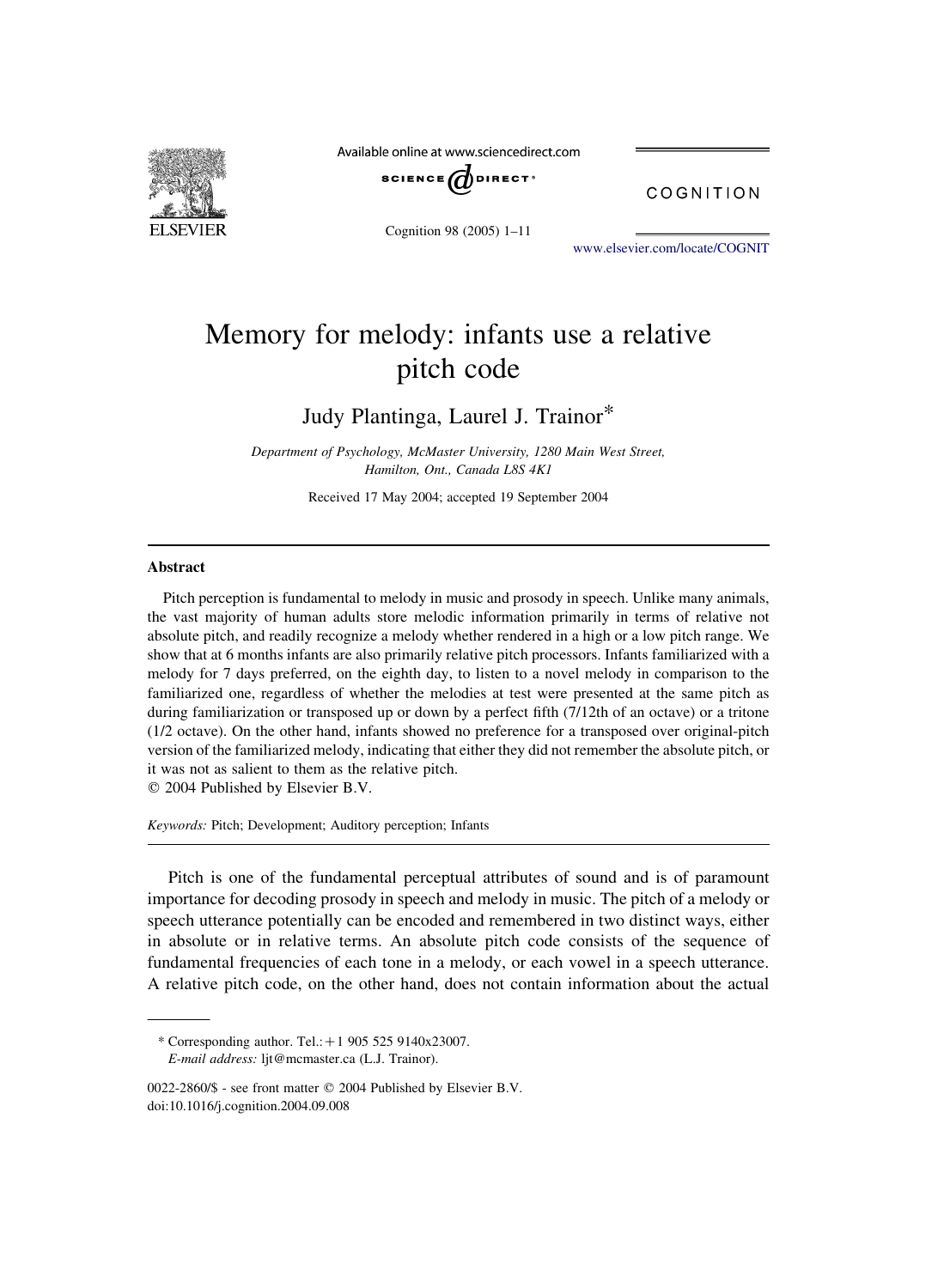fundamental frequencies. Rather, it consists of the sequence of pitch distances between successive melodic tones or vowels. The vast majority of adults encode musical pitch predominantly in relative terms. For example, they recognize a tune such as Happy Birthday whether it is sung with a high or a low starting note, as long as the relative pitch distances between tones are correct. For the most part, after a short time interval, adults do not remember precise absolute pitch information, although the experience of a particular musical composition or sound always at the same pitch may lead to some absolute pitch retention ([Halpern, 1989; Levitin, 1994; Schellenberg & Trehub, 2003; Terhardt &](#page-9-0) [Seewann, 1983](#page-9-0)). On the other hand, between 1 and 5 out of every 10,000 people encode pitch predominantly in absolute terms [\(Bachem, 1955; Brown et al., 2003\)](#page-8-0). Such individuals can name isolated musical notes effortlessly without reference to other notes, but they tend to be poor at identifying pitch relations in tonal contexts ([Miyazaki, 1993\)](#page-9-0) and tend to use absolute pitch even in tasks requiring relative pitch [\(Miyazaki, 1995;](#page-9-0) [Miyazaki & Rakowski, 2002\)](#page-9-0).

There has been a recent surge of interest in absolute versus relative pitch processing in the developmental, neuroscience, and genetics communities, perhaps because absolute pitch is a rare cognitive ability that appears to depend on both genetic predisposition and specific experience during a critical period (e.g. [Baharloo, Johnston, Service, Gitschier, &](#page-8-0) [Freimer, 1998; Brown, Sachs, Cammuso, & Folstein, 2002; Chin, 2003; Ross, Olson, &](#page-8-0) [Gore, 2003; Russo, Windell, & Cuddy, 2003; Saffran, 2003; Saffran & Griepentrog, 2001;](#page-8-0) [Schellenberg & Trehub, 2003; Zatorre, 2003](#page-8-0)). Historically, absolute pitch processing was of interest because some considered it to be a coveted musical ability. In fact, focusing on absolute pitch information may be a musical hindrance, because it takes attention away from the musical pitch relations that form the basis of musical structure. Interestingly, monkeys and birds, which have not developed music and language, rely to a greater extent on absolute than on relative pitch encoding (e.g. [Hulse, Takeuchi, & Braaten, 1992; Izumi,](#page-9-0) [2001\)](#page-9-0). From this perspective, the ability to encode relative pitch and perceive melodic invariance across pitch transposition is a more sophisticated ability than remembering absolute pitch.

Most sounds with pitch are made up of a number of components or harmonics whose frequencies are integer multiples of the lowest or fundamental frequency, which corresponds to the pitch heard. Sound frequency is processed in absolute terms in the auditory periphery. The basilar membrane in the inner ear is tonotopically organized, that is, it responds maximally to different frequencies at different points along its length. This tonotopic (absolute) organization is maintained through subcortical structures and into primary auditory cortex. From this point, however, most people appear to use primarily a relative pitch code, as indicated by their event-related potential (ERP) responses to pitch changes. A relative pitch change, achieved by transposing the repeating standard pitch pattern from trial to trial and occasionally changing one note of the pattern, produces a preattentive cortical mismatch negativity (MMN) response as well as an attentive P3 response that reflects the operation of working memory [\(Fujioka, Trainor, Ross, Kakigi, &](#page-9-0) [Pantev, 2004; Trainor, McDonald, & Alain, 2002\)](#page-9-0). Absolute pitch processors, on the other hand, appear simply to categorize the isolated pitch of each sound, and show a greatly reduced P3 in response to pitch change [\(Hantz, Crummer, Wayman, Walton, & Frisina,](#page-9-0) [1992; Hirose et al., 2002; Klein, Coles, & Donchin, 1984\)](#page-9-0). Furthermore, the size of areas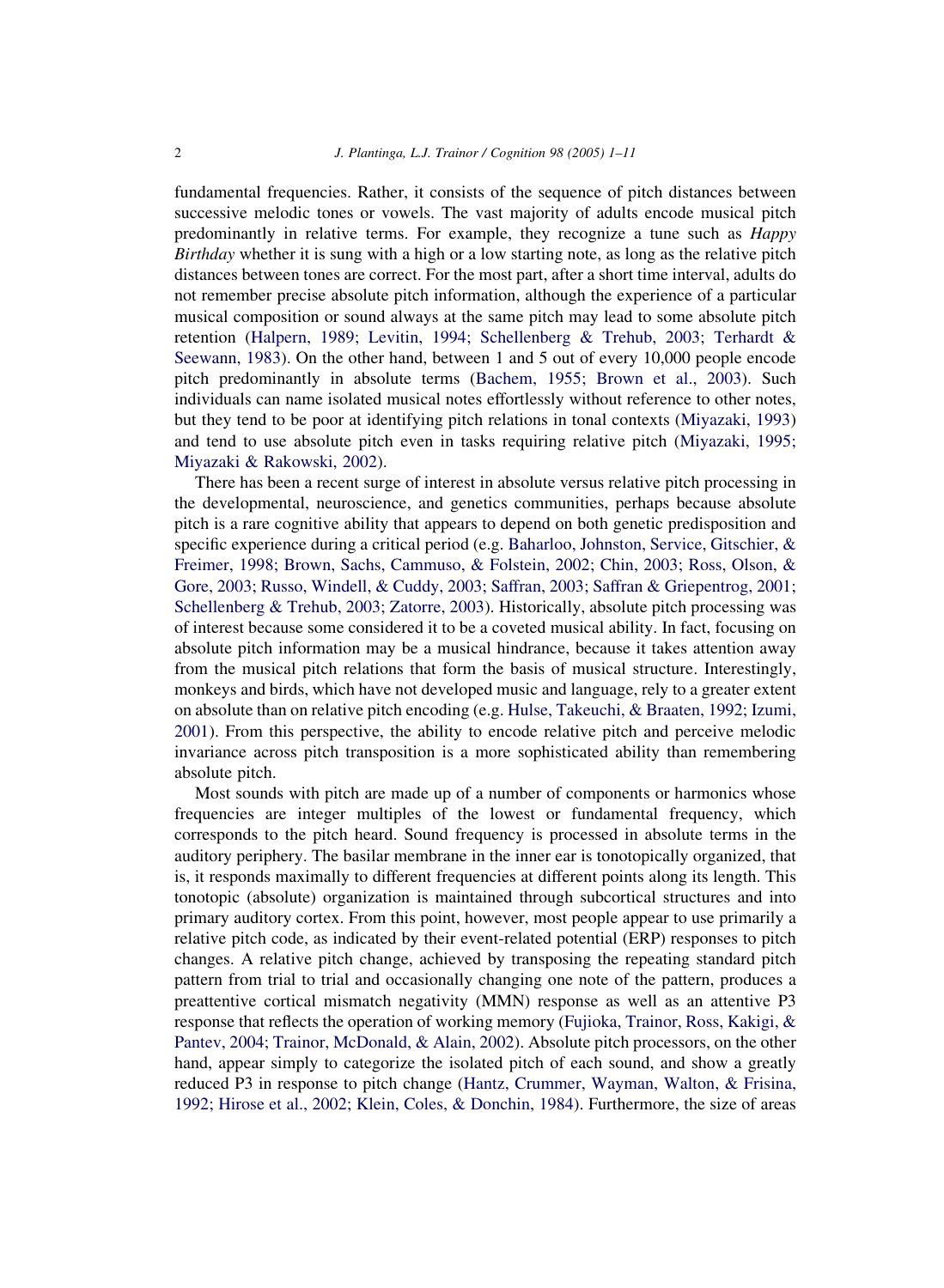in the right superior temporal cortex are smaller in absolute than in relative pitch processors ([Keenan, Thangaraj, Halpern, & Schlaug, 2001](#page-9-0)), and absolute pitch processors show increased responses from posterior dorsolateral cortex, an area involved in conditional memory associations [\(Zatorre, Perry, Beckett, Westbury, & Evans, 1998\)](#page-10-0).

While it has been established that the brain processes of adults with absolute pitch differ from those with relative pitch, the origins of these differences are still unclear. The development of absolute pitch is associated with early musical training and is very difficult to teach to adults ([Bachem, 1940; Crozier, 1997\)](#page-8-0). Its dependence on experience is also indicated by the superior performance of absolute pitch possessors at naming the more common white notes than the less common black notes of the piano ([Miyazaki, 1988;](#page-9-0) [Takeuchi & Hulse, 1991\)](#page-9-0). On the other hand, experience is certainly not sufficient for the development of absolute pitch as the vast majority of children receiving early musical training develop only relative pitch. Familial aggregation of absolute pitch indicates a genetic contribution to the development of absolute pitch ([Baharloo et al., 1998\)](#page-8-0), as does the relatively high instance of absolute pitch in autism, a genetic disorder characterized by enhanced processing of local features of complex stimuli [\(Rimland & Fein, 1988\)](#page-10-0). Furthermore, the presence of absolute pitch in autistic children is correlated with their performance on tests measuring the ability to process local visual information [\(Heaton,](#page-9-0) [Hermelin, & Pring, 1998\)](#page-9-0), and people with absolute pitch show some of the perceptual, personality, and language characteristics of those with autism ([Brown et al., 2003\)](#page-8-0), suggesting that absolute pitch processing is associated with a particular cognitive style.

In contrast to the idea that absolute pitch is associated with rare genetic traits, others have argued that early in life all infants rely mainly on absolute pitch, but that with increasing age and experience most shift to processing relative pitch [\(Sergeant & Roche,](#page-10-0) [1973; Takeuchi & Hulse, 1993\)](#page-10-0). Empirically, however, there are little data to suggest a transition from absolute to relative pitch processing. Many studies in fact show that between 6 and 12 months, infants readily recognize melodies transposed to different pitch levels when the melodies are presented within seconds of one another and indeed treat transposed melodies as equivalent (e.g. [Trainor & Trehub, 1992; Trehub, 2001; Trehub,](#page-10-0) [Bull, & Thorpe, 1984](#page-10-0)). On the other hand, some studies using a statistical learning paradigm report that 8-month-old infants process absolute but not relative pitch [\(Saffran,](#page-10-0) [2003; Saffran & Griepentrog, 2001\)](#page-10-0), suggesting that task requirements might influence whether infants focus on relative or absolute information. However, all of these studies used delays between familiarization and comparison on the order of seconds. Because by definition absolute pitch memory is the ability to identify the pitch of a tone without reference to a comparison tone, an optimal test of whether infants encode melodies into long-term memory in relative or absolute terms would involve using a long retention interval between familiarization and test.

Previous work has shown that after a week or two of exposure to a melody, infants remember it for days or even weeks ([Fagen et al., 1997; Saffran, Loman, & Robertson, 2000;](#page-9-0) [Trainor, Wu, & Tsang, 2004](#page-9-0)). [Trainor et al. \(2004\)](#page-10-0) exposed 6-month-old infants to one of two old English folk songs at home for 7 days and showed that infants recognized the familiarized melody after a 1-day delay. Specifically, infants showed a novelty preference, preferring to listen to whichever melody they had not heard previously in comparison to that with which they were familiarized. Interestingly, if the tempo or timbre (piano versus harp)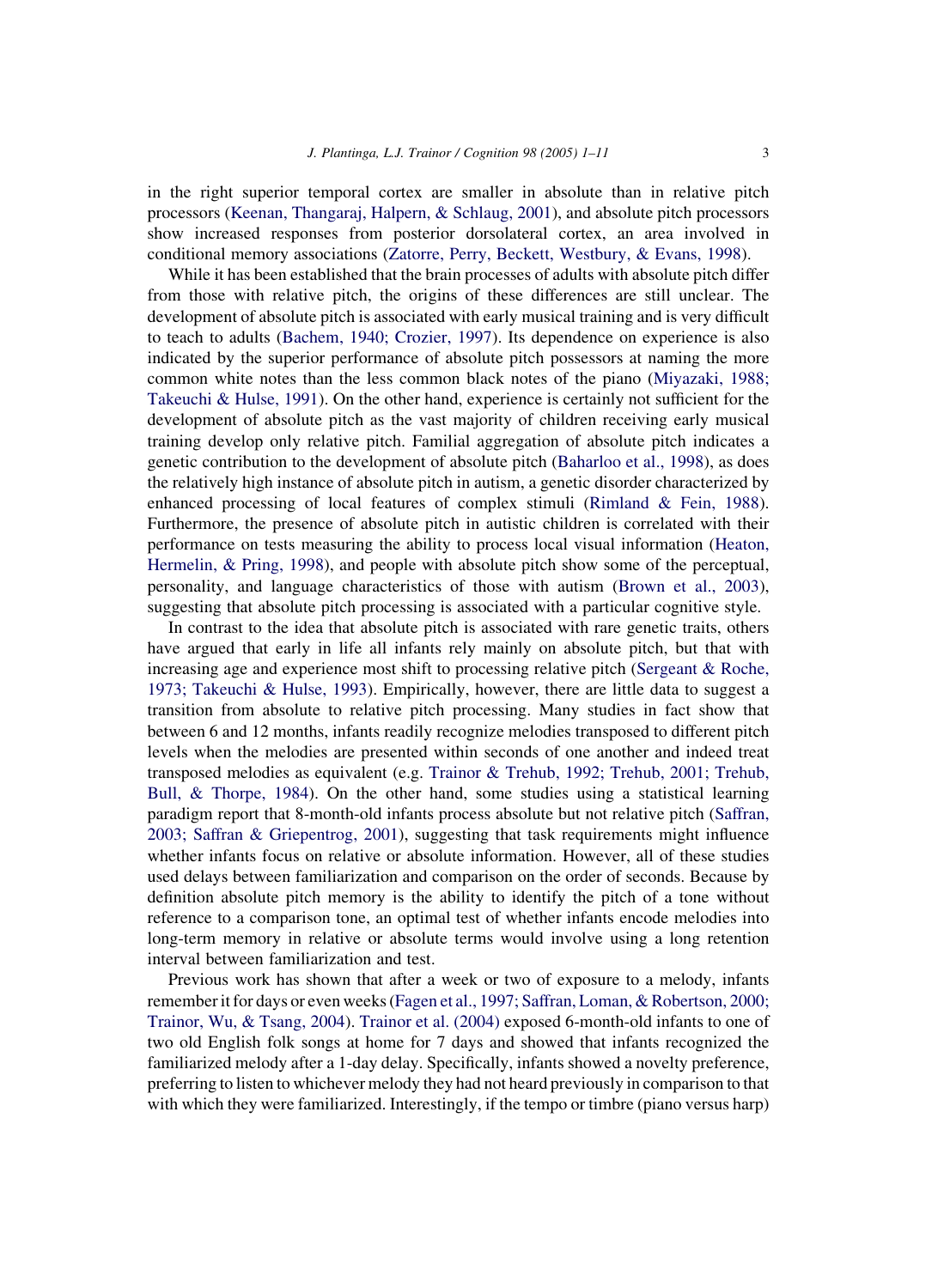was changed between familiarization and test, infants no longer showed a preference, indicating that they remembered the absolute tempo and timbre of the familiarized melody. In the present study, we used the same methodology to test for relative and absolute pitch memory over a 1-day delay. In Experiment 1, infants were familiarized with one of the two old English folk songs as in [Trainor et al. \(2004\).](#page-10-0) At test, melodies were transposed up or down in pitch compared to during familiarization. If infants continued to prefer the novel melody, it would show that they recognized it despite the relative pitch transformation, and that they encode relative pitch. In Experiment 2, at test the familiarized melody was presented in two versions, one at the pitch heard during familiarization and the other transposed either up or down. If infants recognized the absolute pitch of the melody, they would be expected to prefer the novel transposed version.

## 1. Experiment 1: relative pitch

## 1.1. Method

#### 1.1.1. Participants

Thirty-two healthy infants between 5 1/2 and 6 1/2 months (13 female, 19 male; mean= $6.02$  months,  $SD = .22$ ) completed the required familiarization and testing. Another nine infants were excluded due to parents' failure to follow familiarization instructions (3) or failure to complete testing because of fussing (6). All infants were full term and healthy, with no familial history of hearing impairment.

#### 1.1.2. Stimuli and materials

The two old English folk songs used in [Trainor et al. \(2004\),](#page-10-0) "Country Lass" and "Painful Plough," were used in order to allow direct comparisons between studies. The two melodies were chosen as they are unlikely to be familiar to the infants. They are in a similar folk song style, with similar pitch ranges and numbers of notes and a playing time of 30 s. They contrasted in meter (6/8 and 4/4, respectively) and mode (major and minor, respectively). Both melodies were produced using the acoustical grand piano instrumentation in the Cakewalk program on a personal computer with a Sound Blaster AWE64 Gold sound card. For the familiarization phase, six repetitions of either Country Lass or Painful Plough were burned onto separate CDs for distribution to subjects. For testing, the melodies were transposed both up and down by both a perfect fifth (7/12th of an octave) and by a tritone (1/2 octave), resulting in four transpositions for each melody. The sounds were presented with a Power Macintosh 7300/180 computer, a Denon PMA-480R amplifier, and two audiological GSI speakers at approximately 52 dB (A) over a background of 25 dB (A). The loudspeakers were located inside a large Industrial Acoustics Co. sound-attenuating booth.

# 1.1.3. Procedure

Each parent was given a CD containing six repetitions of one of the two songs to play to their infant for 3 min per day. Parents kept a daily log sheet. On day 8, the infant came to the lab for testing. After the parent had filled out a questionnaire about the family's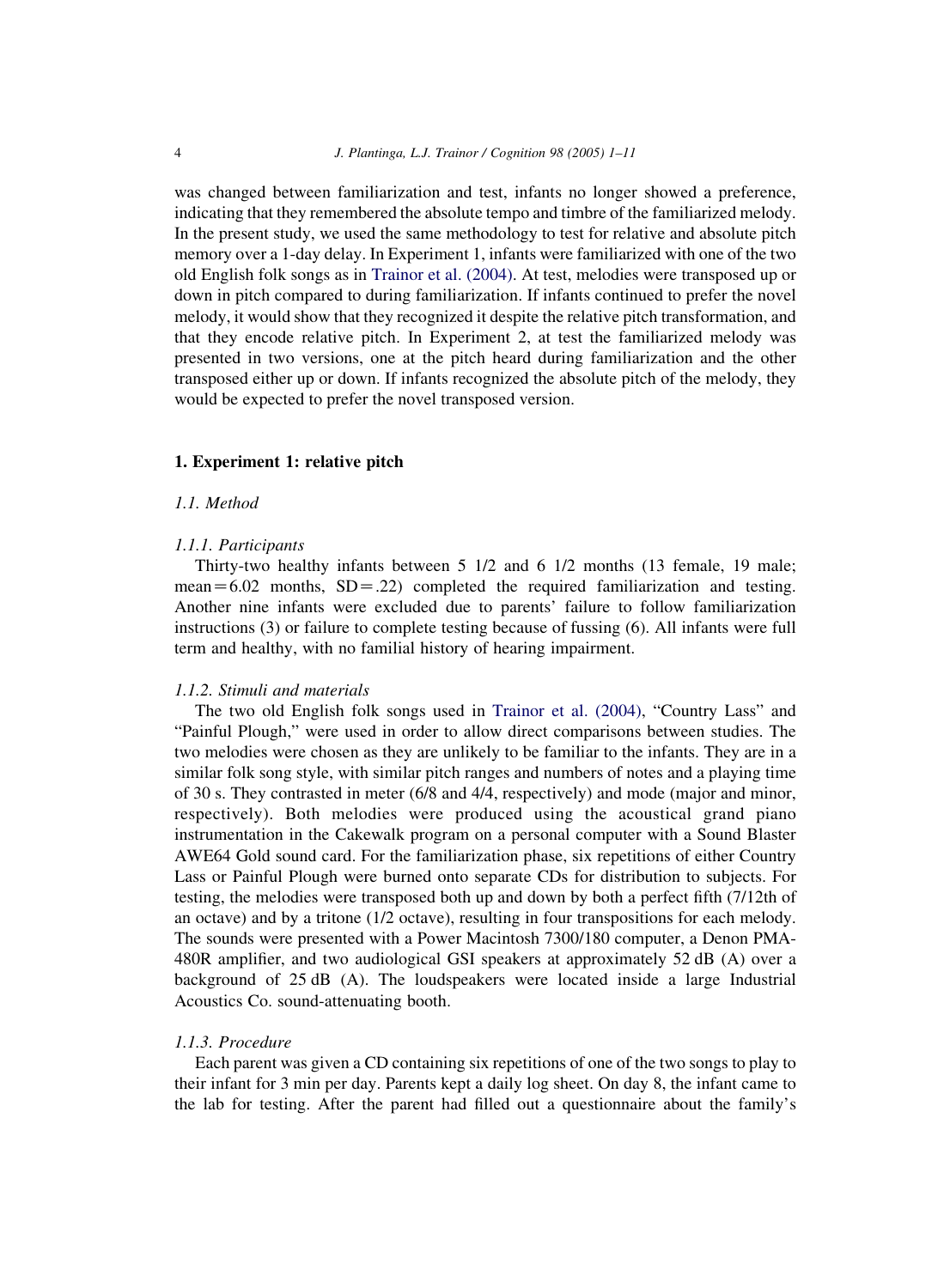musical history and had signed the consent form, infants were tested using the head-turn preference procedure (e.g. see [Trainor et al., 2004\)](#page-10-0). Each infant was presented with the song they heard at home and the unfamiliar song, both in the same transposition type, creating four test conditions, transposition up by a perfect fifth, transposition down by a perfect fifth, transposition up by a tritone, and transposition down by a tritone. Eight infants were tested in each condition.

For testing, parent and infant were seated in the sound booth between the two speakers, facing the experimenter. The speakers were situated on top of boxes with smoked Plexiglass fronts. Each box contained a toy that could be illuminated and made visible to the infant. On each trial, the experimenter attracted the infant's attention forward and began a trial by pressing a button on a box connected to the computer indicating that the infant was ready for stimulus presentation. The computer then activated a flashing light in the cabinet under the speaker on one side of the infant, illuminating a toy. When the infant turned toward the toy, the experimenter pressed a second button to initiate the playing of the melody for that side. The experimenter held the button down until the infant looked away. The light stayed on and the music continued to play until the button was released for longer than 2 s. The next trial took place on the other side. Again, the infant's attention was centered, the light on that side flashed, and when the infant looked, music played and the toy in the box on that side was illuminated. This time, the second melody was presented and, as before, remained on for as long as the infant looked in that direction. Trials of the familiar and novel melodies alternated in this manner for 20 trials. The computer kept track of listening times on each trial. The side of first presentation (left or right) and melody heard on the first trial (novel or familiar) were counterbalanced across infants. For each infant, the novel melody always played from one side, and the familiar from the other. Both the experimenter and the parent listened to music over headphones at a volume that masked the sound stimuli in order to prevent either adult from influencing the infant's responses. The experimenter and parent were unaware of which music was played from which speaker.

#### 1.2. Results and discussion

The dependent measures were the average listening time across the 10 familiar-melody trials and the average listening time across the 10 novel-melody trials. Which melody was novel and which familiar varied across infants. An ANOVA with trial type (novel, familiar) as a within subjects factor, and transposition direction (up, down) and transposition type (fifth, tritone) as between subjects factors revealed only a significant effect of trial type,  $F(1, 28) = 5.54$ ,  $P = .03$ . Infants looked significantly longer in order to hear the novel melody in comparison to hear the familiar melody ([Fig. 1](#page-5-0)), indicating that they recognized the melody across the relative pitch transposition. The results of this experiment were compared directly with those from Experiment 1 of [Trainor et al. \(2004\)](#page-10-0), in which infants completed exactly the same procedure, but without any transposition. A t-test with the difference between listening times to novel and familiar trials as the dependent variable revealed no difference between the novelty preference when there was a transposition between familiarization and test (current experiment) and when there was not (from Experiment 1, [Trainor et al., 2004\)](#page-10-0),  $t(46) = .36$ ,  $P = .72$ . Thus, transposing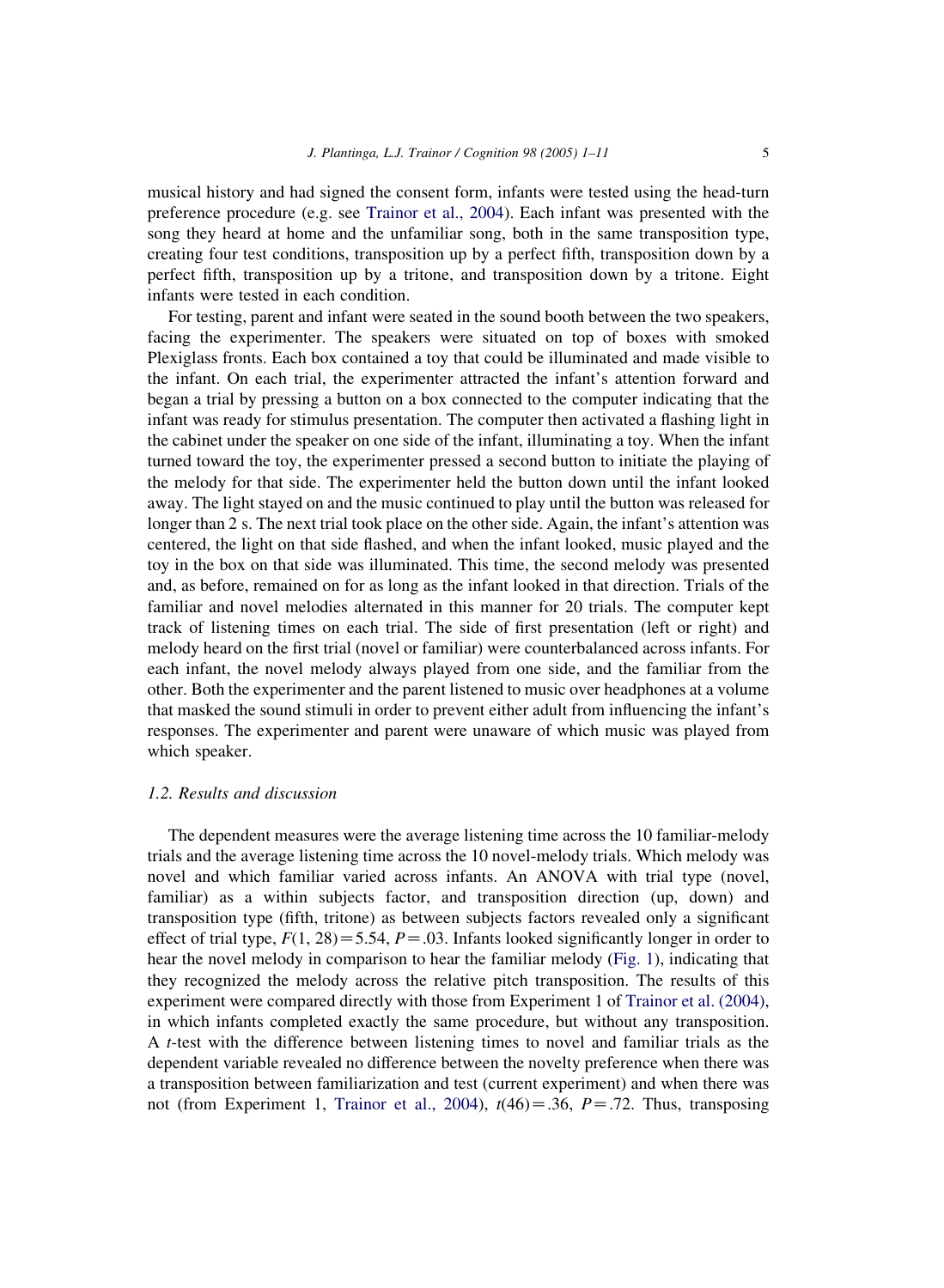<span id="page-5-0"></span>

Fig. 1. Infants' preferences as measured by the amount of time they choose to listen to novel compared to familiar versions. Left panel: for relative pitch transpositions (Experiment 1) infants prefer the novel compared to the familiar melody, regardless of the transposition type, indicating that they remember melodies in terms of relative pitch. Right panel: infants show no preference for the familiar melody transposed to a novel pitch compared to the same melody at the familiar pitch (Experiment 2), indicating that either they do not remember the absolute pitch or it is not salient to them. Error bars represent within subject variability ([Loftus & Masson, 1994\)](#page-9-0).

the melodies appears to have no effect on recognition, suggesting strongly that infants use a relative pitch representation in long-term memory.<sup>1</sup>

The lack of a difference between transposition types also argues for a relative pitch code. Transpositions of a perfect fifth up or down (seven semitones, or 7/12th of an octave difference) are said to be closely related to the original key because the two keys share all but one scale note. The key resulting from a tritone transposition, however, has only one note in common with the original key. For example, the notes in the key of G are G, A, B, C, D, E, F#, the notes of a perfect fifth transposition up are D, E, F#, G, A,B, C#, and the notes of the tritone transposition are C#, D#, E#, F#, G#, A#, B#. In short-term memory, where absolute pitch information is available, melodies are more easily recognized when transposed to related compared to unrelated keys ([Trainor & Trehub, 1993\)](#page-10-0). The fact that transposition type had no effect on melody recognition in the present study suggests that precise absolute pitch information was not retained in long-term memory by the infants. This is particularly interesting in light of previous studies showing that infants do remember changes in the absolute tempo and timbre of melodies when tested with these same melodies ([Trainor et al., 2004](#page-10-0)).

Experiment 1 shows that at 6 months infants process relative pitch, and provides no evidence that they retain absolute pitch information. However, recent research suggests that even adults with relative pitch have some access to absolute pitch representations in longterm memory although for most it remains a somewhat imprecise ability [\(Halpern, 1989](#page-9-0)), both in terms of above-chance but relatively low levels of performance at identifying

 $1$  The results are the same in both Experiments 1 and 2 whether the first 10 trials or the second 10 trials or all 20 trials are analyzed.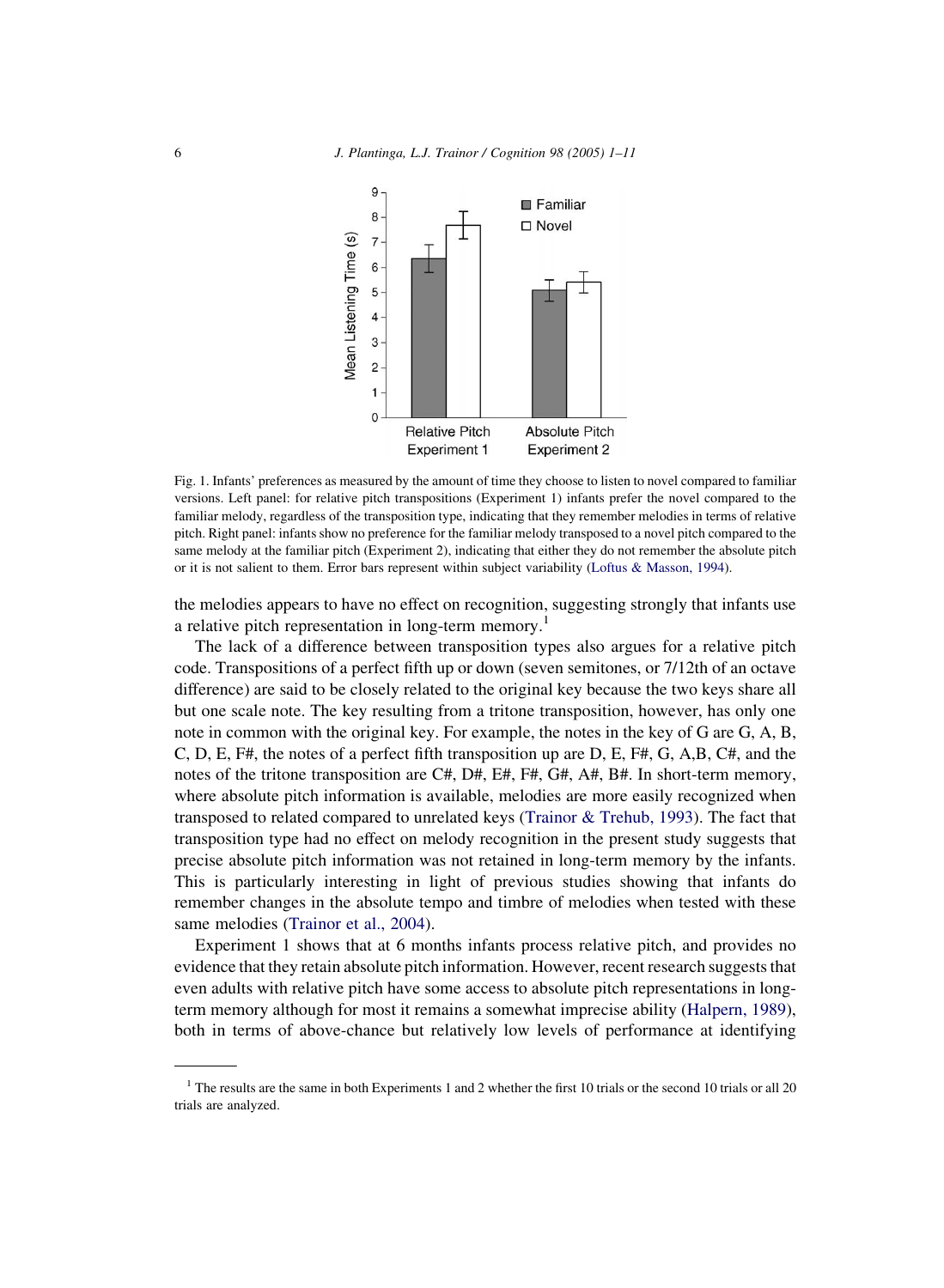the pitch of familiar tunes (Schellenberg  $&$  Trehub, 2003), and the size of pitch errors in performance, which are larger than for those with true absolute pitch ([Levitin, 1994\)](#page-9-0). In Experiment 2, we test more directly whether infants remember the absolute pitch of a melody over the long-term by testing their preference for the familiarized melody at the familiar pitch compared to the familiar melody at a new pitch (the novel stimulus). Memory for absolute pitch should result in a novelty preference for the familiar melody at the new pitch. No difference in looking times between the two versions of the melody would indicate that the absolute pitch of a melody is not a salient characteristic of melodies for infants.

#### 2. Experiment 2: absolute pitch

#### 2.1. Method

## 2.1.1. Participants

Thirty-two healthy infants between 5 1/2 and 6 1/2 months of age (15 female, 17 male; mean=6.1 months,  $SD = .28$ ) completed the testing. Another 12 infants were excluded due to parents' failure to follow familiarization instructions (2) or failure to complete testing because of fussing (10). The data from one of the 32 infants completing the testing was excluded from the analysis because the difference between listening time to novel and familiar was more than three standard deviations from the mean of the group.

# 2.1.2. Stimuli

The stimuli were the same two folk songs and the same four transposition types used in the previous experiment.

# 2.1.3. Procedure

The procedure was identical to that of Experiment 1 except that at test each infant was presented with two versions of the melody heard at home, one at the same pitch as heard at home (familiar) and the other at a new pitch (novel). The novel pitch was either a perfect fifth or a tritone up or down from the original melody.

## 2.2. Results and discussion

An ANOVA with pitch (novel, familiar) as a within subjects factor, and transposition direction (up, down) and transposition type (fifth, tritone) as between subjects factors yielded no significant main effect of pitch,  $F(1,27) = .009$ ,  $P = .924$  and no interactions. Infants showed no preference for either the familiar pitch or the novel pitch [\(Fig. 1\)](#page-5-0), suggesting that either they did not encode the absolute pitch or that it is not salient to them. (Even when the infant whose difference between novel and familiar exceeded 3 SD was included in the analysis, the effect was far from significant  $F(1,28) = .011$ ,  $P = .574$ . Furthermore, the difference between listening times to novel and familiar melodies was significantly greater in Experiment 1 than in Experiment 2,  $t(61)=2.00$ ,  $P=.025$ , supporting the conclusion that 6-month-old infants remember a familiar melody predominantly in terms of relative pitch.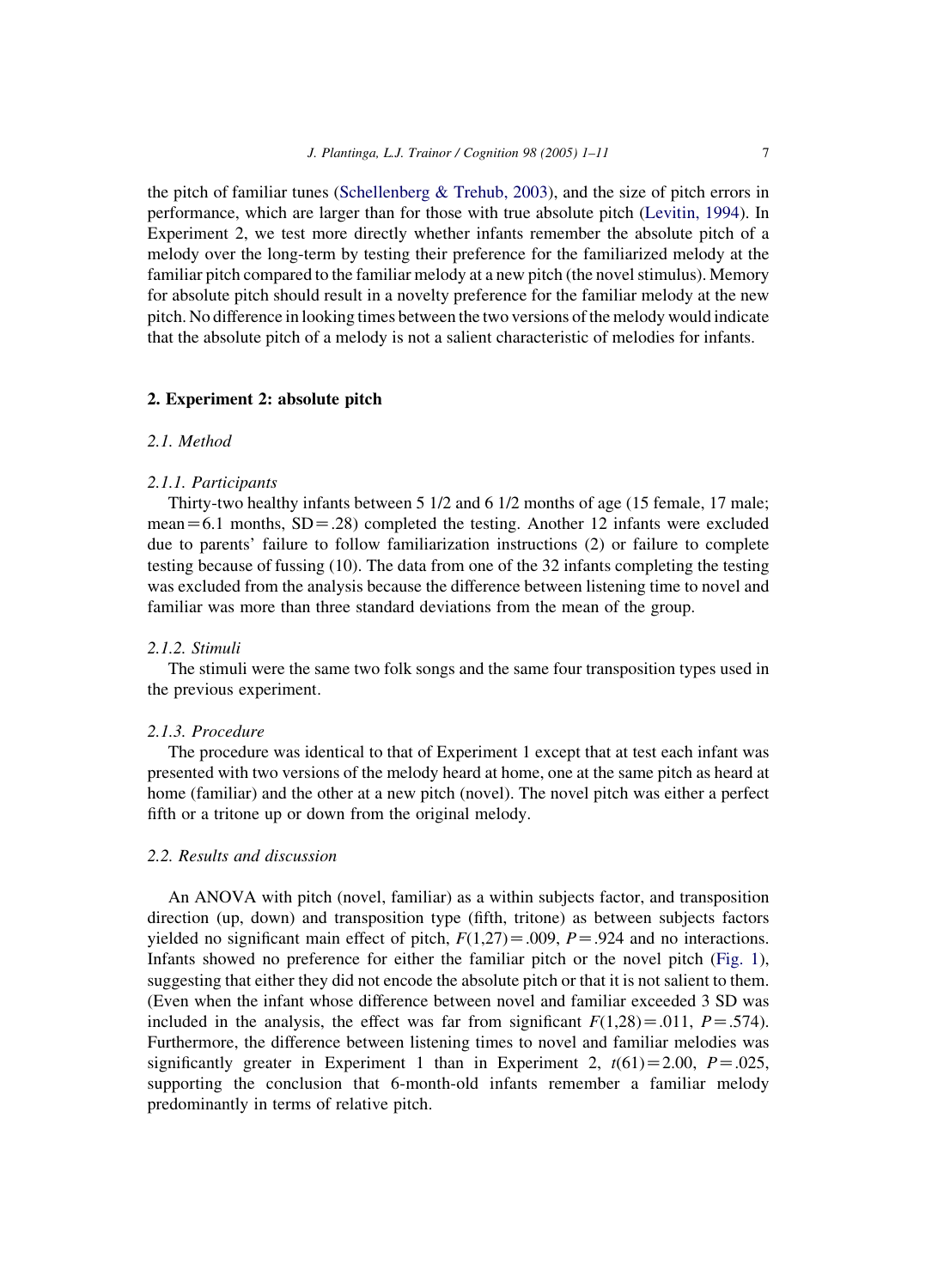## 3. General discussion

The results of this study suggest that by 6 months of age infants, like adults, store melodic information primarily according to a relative and not an absolute pitch code in long-term memory. After a delay of 1 day, infants at 6 months recognized a familiar melody although it was presented at a new pitch, and recognition was as good for transpositions to related as to unrelated keys. The possibility that infants also remember the absolute pitch of a familiar melody cannot be ruled out, but the present results argue against robust absolute pitch memory. In Experiment 2, infants showed no preference for listening to a transposed compared to a non-transposed version of a familiar melody. Furthermore, melody recognition in Experiment 1 was as good for transposed as nontransposed melodies, and for transpositions to related and unrelated keys, which is not the case for short-term memory in either infants or adults ([Trainor & Trehub, 1993](#page-10-0)).

Our results correspond with those of Trehub and her colleagues who concluded from studies of short-term memory that infants focus mainly on relational and not absolute pitch aspects of a melody (e.g. [Chang & Trehub, 1977; Cohen, Thorpe, & Trehub, 1987; Trainor](#page-8-0) [& Trehub, 1992; Trehub, 2001; Trehub, Thorpe, & Morrengiello, 1985; Trehub & Trainor,](#page-8-0) [1990, 1993; Trehub, Trainor, & Unyk, 1993](#page-8-0)). Our results also parallel those from studies of infants' encoding of speech stimuli, which show that young infants are able to recognize particular phonetic units across changes in pitch [\(Cheour et al., 2002; Jusczyk, Pisoni, &](#page-9-0) [Mullennix, 1992; Kuhl, 1979](#page-9-0)). It is possible that infants may show more evidence of absolute pitch memory in certain tasks where relative pitch cues are impoverished and/or normal musical phrase structure is absent ([Saffran, 2003; Saffran & Griepentrog, 2001](#page-10-0)). However, in our study where relative and absolute pitch memory for normal wellstructured melodies are compared, infants clearly encoded primarily relative pitch.

That relative pitch processing already predominates 6-month-old infants' encoding of melodic information rules out the idea of a general shift during the preschool period from absolute pitch processing to relative pitch processing [\(Saffran, 2003; Saffran &](#page-10-0) [Griepentrog, 2001; Sergeant & Roche, 1973; Takeuchi & Hulse, 1993](#page-10-0)). This in turn rules out the idea that absolute pitch in older children arises in certain individuals from the maintenance of general early primitive absolute pitch abilities present in the preschool period in the presence of musical experience that stops the shift from absolute to relative processing. The results leave open the question, however, of why absolute pitch develops in a small number of people. The two most plausible possibilities are (1) that good absolute pitch memory arises from a rare general genetic predisposition to focus on local as opposed to global features, and is therefore present in a few individuals from a very young age, and (2) that absolute pitch replaces relative pitch processing during the preschool period in a few individuals in the presence of specific experience. It is also possible that both factors are necessary: a genetic predisposition and specific experience during a critical period.

The finding that infants do not appear to remember absolute pitch over the long-term is interesting in the context of research showing that they do remember the voice quality or timbre of particular talkers [\(Houston & Jusczyk, 2000; Jusczyk et al., 1992\)](#page-9-0) and the timbre of familiar melodies ([Trainor et al., 2004](#page-10-0)). In adults, also, speech sound recognition is degraded across a change in talker ([Palmeri, Goldinger, & Pisoni, 1994](#page-9-0)), as is recognition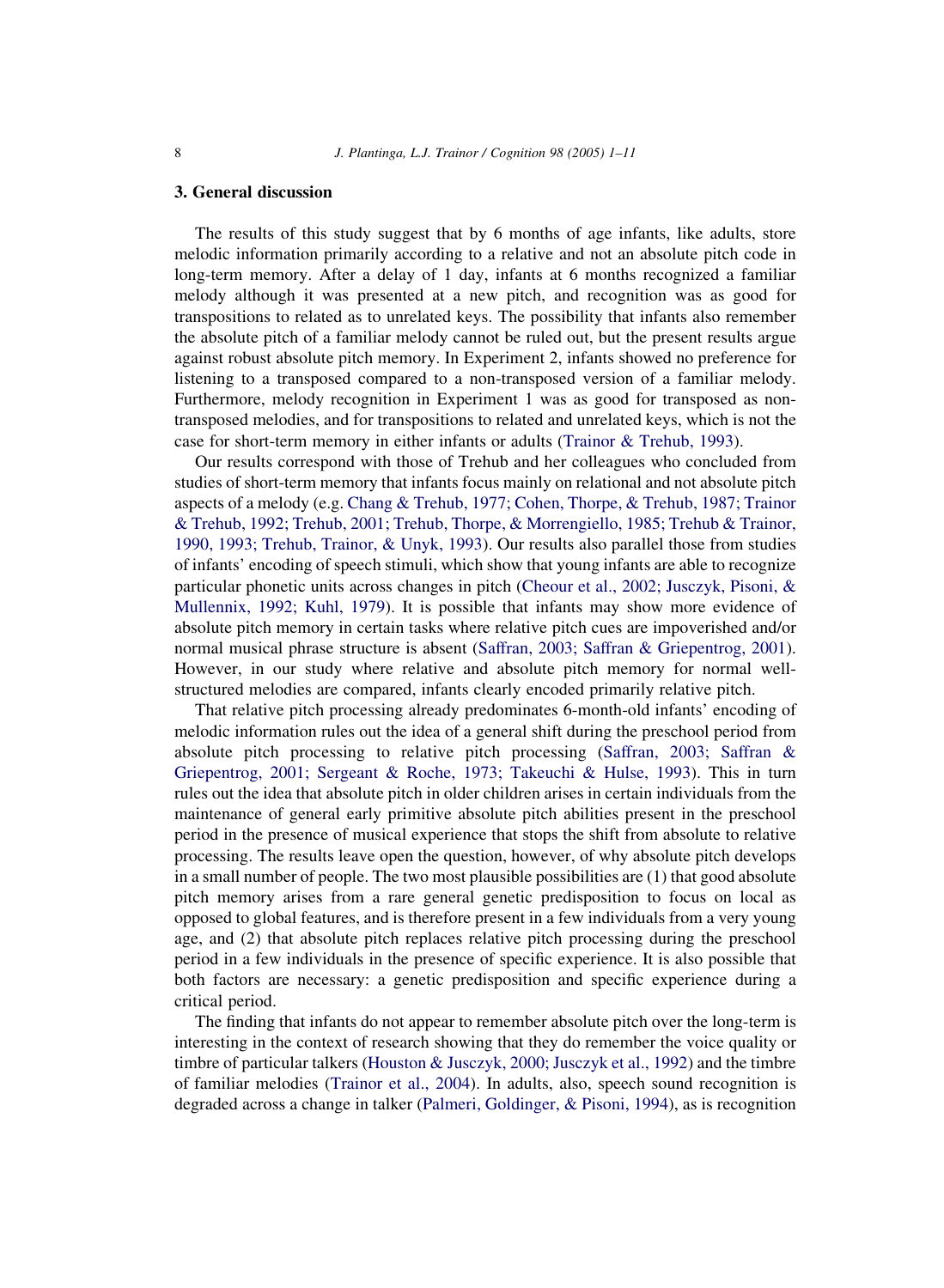<span id="page-8-0"></span>of a melody across a change in instrument timbre [\(Peretz, Gaudreau, & Bonnel, 1998;](#page-9-0) [Radvansky, Fleming, & Simmons, 1995\)](#page-9-0). An answer to the question of why timbre is better remembered than absolute pitch likely lies in a consideration of the importance of each stimulus attribute in the human environment. Timbre is a critical perceptual feature for voice and object identification, so retention of specific timbres is very helpful for recognizing people and things in the world. However, because people produce the same speech sounds and melodies at a variety of pitch levels, relative pitch is much more useful than absolute pitch for recognizing specific speech sounds and melodies.

It is still possible that there is a developmental shift from predominantly absolute pitch processing to predominantly relative pitch processing that takes place before 6 months of age. At birth, the neurons in auditory cortex are largely formed but the connections between them are few and immature [\(Moore & Guan, 2001\)](#page-9-0). Possibly, relative pitch processing requires more mature cortical functioning, and very young infants who rely on subcortical processing encode only absolute pitch. By 6 months, there are some fast, mature synaptic connections in deeper cortical layers ([Moore & Guan, 2001](#page-9-0)) that lead to qualitative changes in the function of auditory cortex ([Trainor, 2004; Trainor et al., 2003\)](#page-10-0). Thus, in the first month or two after birth, infants may process predominantly absolute pitch using subcortical structures. In such a case, there would be a developmental shift from absolute to relative pitch processing, but it would take place during the first month after birth in conjunction with a switch from predominantly subcortical to predominantly cortical processing of pitch. Further research is needed to test this possibility. What is clear from the present study is that by 6 months of age infants are primarily relative pitch processors.

## Acknowledgements

This research was supported by a grant from the Natural Sciences and Engineering Research Council of Canada to LJT and a student scholarship to JP. We thank Joanne Leuzzi and Charlene Kroeze for assistance in testing the infants and Terri Lewis for comments on an earlier draft.

#### References

Bachem, A. (1940). The genesis of absolute pitch. The Journal of the Acoustical Society of America, 11, 434–439. Bachem, A. (1955). Absolute pitch. The Journal of the Acoustical Society of America, 27, 1180–1185.

- Baharloo, S., Johnston, P. A., Service, S. K., Gitschier, J., & Freimer, N. B. (1998). Absolute pitch: An approach for identification of genetic and nongenetic components. American Journal of Human Genetics, 62, 224–231.
- Brown, W. A., Cammuso, K., Sachs, H., Winklosky, B., Mullane, J., Bernier, R., et al. (2003). Autism-related language, personality, and cognition in people with absolute pitch: Results of a preliminary study. Journal of Autism and Developmental Disorders, 33, 163–167.
- Brown, W. A., Sachs, H., Cammuso, K., & Folstein, S. E. (2002). Early music training and absolute pitch. Music Perception, 19, 595–597.
- Chang, H. W., & Trehub, S. E. (1977). Auditory processing of relational information by young infants. Journal of Experimental Child Psychology, 24, 324–331.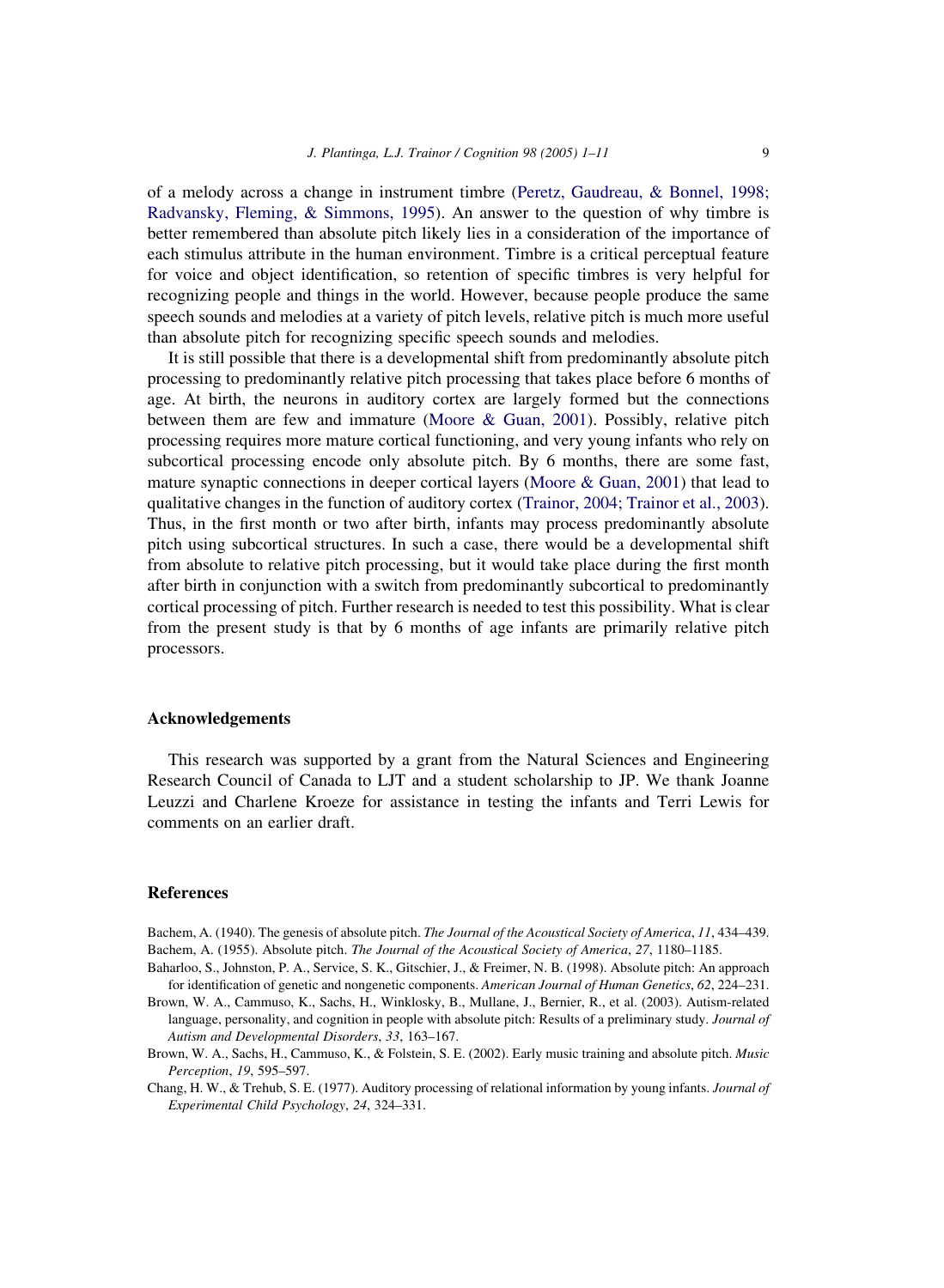- <span id="page-9-0"></span>Cheour, M., Martynova, O., Naatanen, R., Erkkola, R., Sillanpaa, M., Kero, P., et al. (2002). Speech sounds learned by sleeping newborns. Nature, 415, 599–600.
- Chin, C. S. (2003). The development of absolute pitch: A theory concerning the roles of music training at an early developmental age and individual cognitive style. Psychology of Music, 31, 155–171.
- Cohen, A. J., Thorpe, L. A., & Trehub, S. E. (1987). Infants' perception of musical relations in short transposed tone sequences. Canadian Journal of Psychology, 41, 33–47.
- Crozier, J. B. (1997). Absolute pitch: Practice makes perfect, the earlier the better. Psychology of Music, 25, 110–119.
- Fagen, J., Prigott, J., Carroll, M., Pioli, L., Stein, A., & Franco, A. (1997). Auditory context and memory retrieval in young infants. Child Development, 68, 1057–1068.
- Fujioka, T., Trainor, L. J., Ross, B., Kakigi, R., & Pantev, C. (2004). A comparison of automatic melodic contour and interval encoding in musicians and nonmusicians. Journal of Cognitive Neuroscience, 16, 1010–1021.
- Halpern, A. R. (1989). Memory for the absolute pitch of familiar songs. Memory and Cognition, 17, 572–581.
- Hantz, E. C., Crummer, G. C., Wayman, J. W., Walton, J. P., & Frisina, R. D. (1992). Effects of musical training and absolute pitch on the neural processing of melodic intervals: A P3 event-related potential study. Music Perception, 10, 1–25.
- Heaton, P., Hermelin, B., & Pring, L. (1998). Autism and pitch processing: A precursor for savant musical ability. Music Perception, 15, 291–305.
- Hirose, H., Kubota, M., Kimira, I., Ohsawa, M., Yumotok, M., & Sakakihara, Y. (2002). People with absolute pitch process tones with producing P300. Neuroscience Letters, 330, 247–250.
- Houston, D. M., & Jusczyk, P. W. (2000). The role of talker-specific information in word segmentation by infants. Journal of Experimental Psychology: Human Perception and Performance, 26, 1570–1582.
- Hulse, S. H., Takeuchi, A. H., & Braaten, R. F. (1992). Perceptual invariances in the comparative psychology of music. Music Perception, 10, 151–184.
- Izumi, A. (2001). Relative pitch perception in Japanese monkeys (Macaca fuscata). Journal of Comparative Psychology, 115, 127–131.
- Jusczyk, P. W., Pisoni, D. B., & Mullennix, J. (1992). Some consequences of stimulus variability on speech processing by 2-month-old infants. Cognition, 43, 253–291.
- Keenan, J. P., Thangaraj, V., Halpern, A. R., & Schlaug, G. (2001). Absolute pitch and planum temporale. NeuroImage, 14, 1402–1408.
- Klein, M., Coles, M. G. H., & Donchin, E. (1984). People with absolute pitch process tones without producing a P300. Science, 223, 1306–1308.
- Kuhl, P. K. (1979). Speech perception in early infancy: Perceptual constancy for spectrally dissimilar vowel categories. The Journal of the Acoustical Society of America, 66, 1668–1679.
- Levitin, D. J. (1994). Absolute memory for musical pitch: Evidence from the production of learned melodies. Perception and Psychophysics, 56, 414–423.
- Loftus, G. R., & Masson, M. E. J. (1994). Using confidence intervals in within-subject designs. Psychonomic Bulletin and Review, 1, 476–490.
- Miyazaki, K. (1988). Musical pitch identification by absolute pitch possessors. Perception and Psychophysics, 44, 501–512.
- Miyazaki, K. (1993). Absolute pitch as an inability: Identification of musical intervals in a tonal context. Music Perception, 11, 55–72.
- Miyazaki, K. (1995). Perception of relative pitch with different references: Some absolute-pitch listeners can't tell musical interval names. Perception and Psychophysics, 57, 962–970.
- Miyazaki, K., & Rakowski, A. (2002). Recognition of notated melodies by possessors and nonpossessors of absolute pitch. Perception and Psychophysics, 64, 1337–1345.
- Moore, J. K., & Guan, Y. L. (2001). Cytoarchitectural and axonal maturation in human auditory cortex. Journal of the Association for Research in Otolaryngology, 2, 297–311.
- Palmeri, U. U., Goldinger, S. D., & Pisoni, D. B. (1994). Episodic encoding of voice attributes and recognition memory for spoken words. Journal of Experimental Psychology: Learning, Memory, and Cognition, 19, 309–328.
- Peretz, I., Gaudreau, D., & Bonnel, A. M. (1998). Exposure effects on music preference and recognition. Memory and Cognition, 26, 884–902.